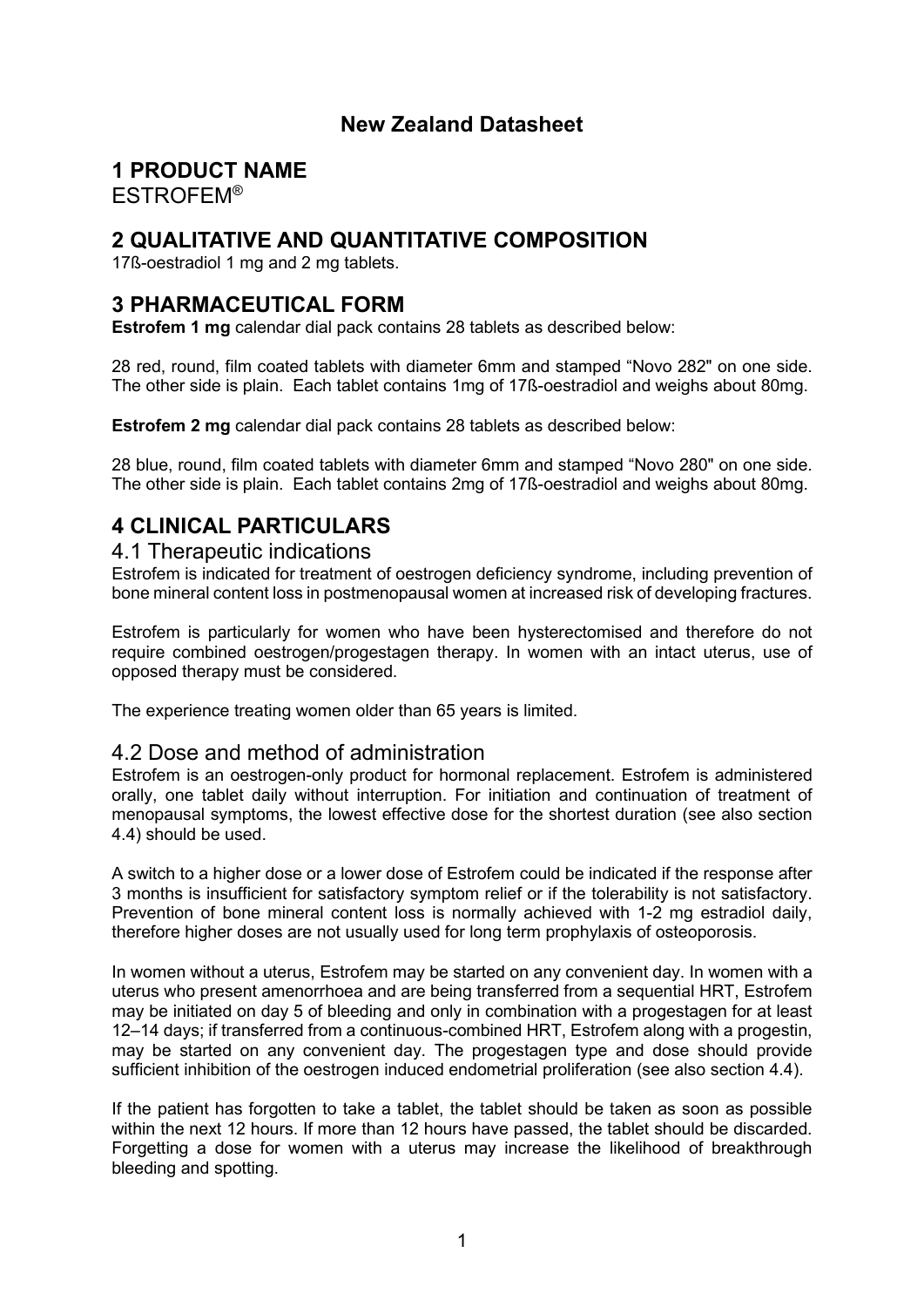Unless there is a previous diagnosis of endometriosis, it is not recommended to add a progestagen in hysterectomised women.

# 4.3 Contraindications

- Known hypersensitivity to the active substance or the excipients
- Known, past or suspected breast cancer
- Known, past or suspected oestrogen dependent neoplasia eg. endometrial cancer
- Porphyria
- Undiagnosed genital bleeding
- Untreated endometrial hyperplasia
- Previous or current venous thromboembolism (deep venous thrombosis, pulmonary embolism)
- Active or recent arterial thromboembolic diseases (e.g. angina, myocardial infarction)
- Acute liver disease, or a history of liver disease as long as liver function tests have failed to return to normal
- Known thrombophilic disease disorders (e.g. protein C, protein S, or antithrombin deficiency (see section 4.4)

## 4.4 Special warnings and precautions for use

For the treatment of postmenopausal symptoms, HRT should only be initiated for symptoms that adversely affect quality of life. The benefits and risks of HRT must always be carefully weighed, including consideration of the emergence of risks as therapy continues. All prospective and current users should be informed of these risks and benefits. The need for treatment with HRT should be reviewed on a yearly basis and include a physical and gynaecological examination. HRT should be used only in women with menopausal symptoms and ordinarily not for the long term maintenance of general health as the risks of long term treatment with HRT in most circumstances outweigh the benefits. HRT should be prescribed at the lowest effective doses and for the shortest duration (generally not longer than 3-4 years), consistent with the treatment goals and risks for the individual women.

As the experience in treating women with a premature menopause (due to ovarian failure or surgery) is limited, the evidence regarding the risks associated with HRT in the treatment of premature menopause is also limited. Due to the low level of absolute risk in younger women, however, the balance of benefits and risks for these women may be more favourable than in older women.

#### Medical examination/follow-up

Before initiating or reinstituting HRT, a complete personal and family medical history should be taken. Physical (including pelvic and breast) examination should be guided by this and by the contraindications and warnings for use. During treatment periodic check-ups are recommended of a frequency and nature adapted to the individual woman. Women should be advised what changes in their breasts should be reported to their doctor or nurse (see "Breast cancer" below). Investigations, including appropriate imaging tools e.g. mammography, should be carried out in accordance with currently accepted screening practices, and modified to the clinical needs of the individual.

#### Conditions which need supervision

If any of the following conditions are present, have occurred previously, and/or have been aggravated during pregnancy or previous hormone treatment, the patient should be closely supervised. It should be taken into account that these conditions may recur or be aggravated during treatment with Estrofem, in particular: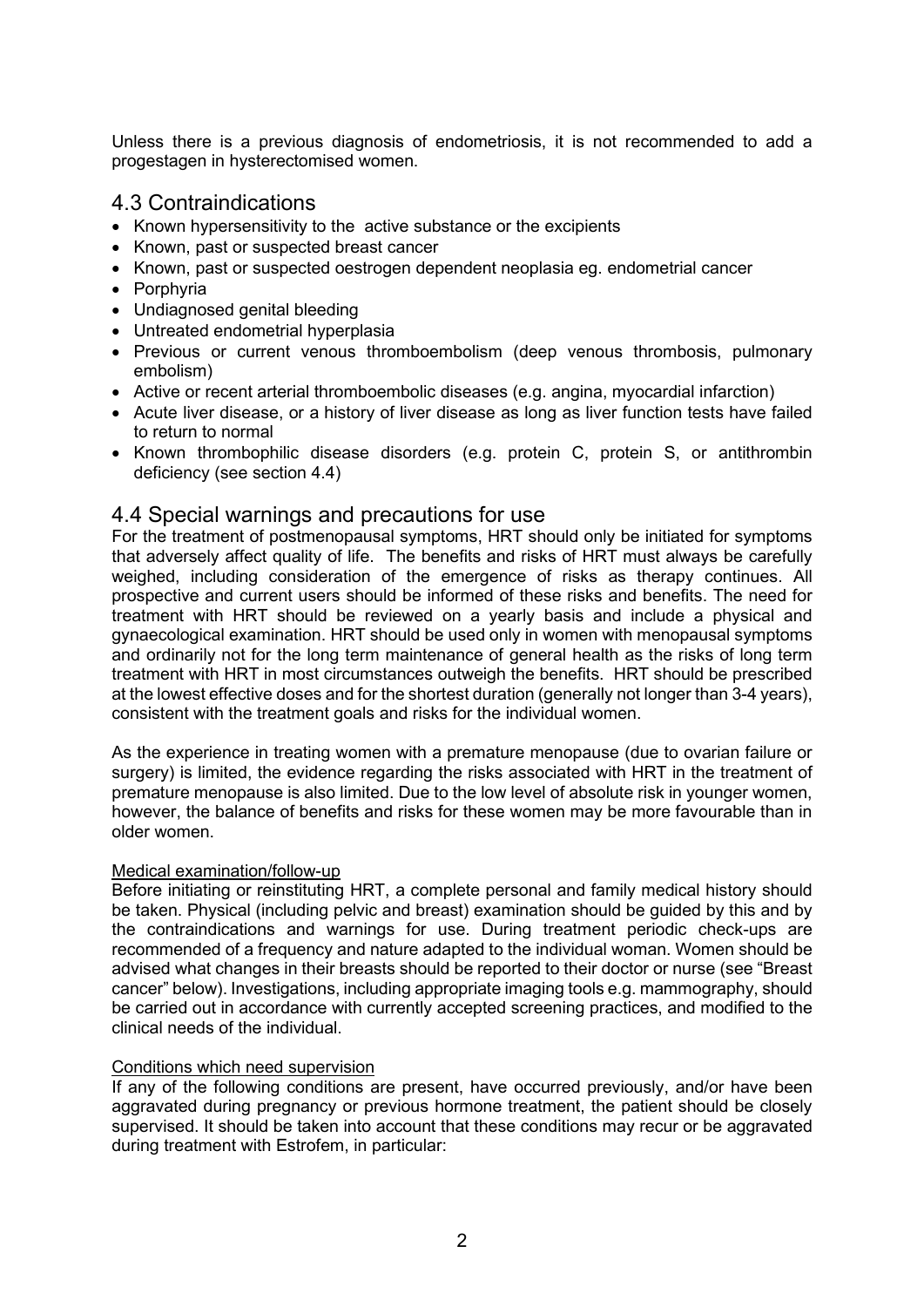- Leiomyoma (uterine fibroids) or endometriosis
- Risk factors for, thromboembolic disorders (see below)
- Risk factors for oestrogen dependent tumours, e.g. 1st degree heredity for breast cancer
- Hypertension
- Liver disorders (e.g. liver adenoma)
- Diabetes mellitus with or without vascular involvement
- Cholelithiasis
- Migraine or (severe) headache
- Systemic lupus erythematosus
- A history of endometrial hyperplasia (see below)
- Epilepsy
- Asthma
- Otosclerosis

#### Reasons for immediate withdrawal of therapy

Therapy should be discontinued in case a contra-indication is discovered and in the following situations:

- Jaundice or deterioration in liver function
- Significant increase in blood pressure
- New onset of migraine-type headache
- Pregnancy

#### Endometrial hyperplasia and carcinoma

Women with intact uterus who have previously been treated with unopposed oestrogens should be examined with special care in order to disclose a possible hyperstimulation/malignancy of the endometrium before initiation of treatment with Estrofem.

In women with an intact uterus, the risk of endometrial hyperplasia and carcinoma is increased when oestrogens are administered alone for prolonged periods. The reported increase in endometrial cancer risk among oestrogen-only users varies from 2- to 12-fold greater compared with non-users, depending on the duration of treatment and oestrogen dose (see section 4.8). After stopping treatment risk may remain elevated for at least 10 years.

The addition of a progestagen for at least 12 days per cycle in non-hysterectomised women prevents the excess risk associated with oestrogen-only HRT. Close clinical surveillance of all women taking oestrogens is important. Adequate diagnostic measures, including endometrial sampling when indicated, should be undertaken to rule out malignancy in all cases of undiagnosed persistent or recurring abnormal vaginal bleeding. There is no evidence that the use of "natural" oestrogens results in a different endometrial risk profile than synthetic oestrogens of equivalent oestrogen dose.

Breakthrough bleeding and spotting may occur during the first months of treatment. If breakthrough bleeding or spotting appears after some time during therapy, or continues after treatment has been discontinued, the reason should be investigated, which may include endometrial biopsy to exclude endometrial malignancy.

Unopposed oestrogen stimulation may lead to premalignant or malignant transformation in the residual foci of endometriosis. Therefore, the addition of progestagens to oestrogen replacement therapy should be considered in women who have undergone hysterectomy because of endometriosis if they are known to have residual endometriosis.

#### Breast cancer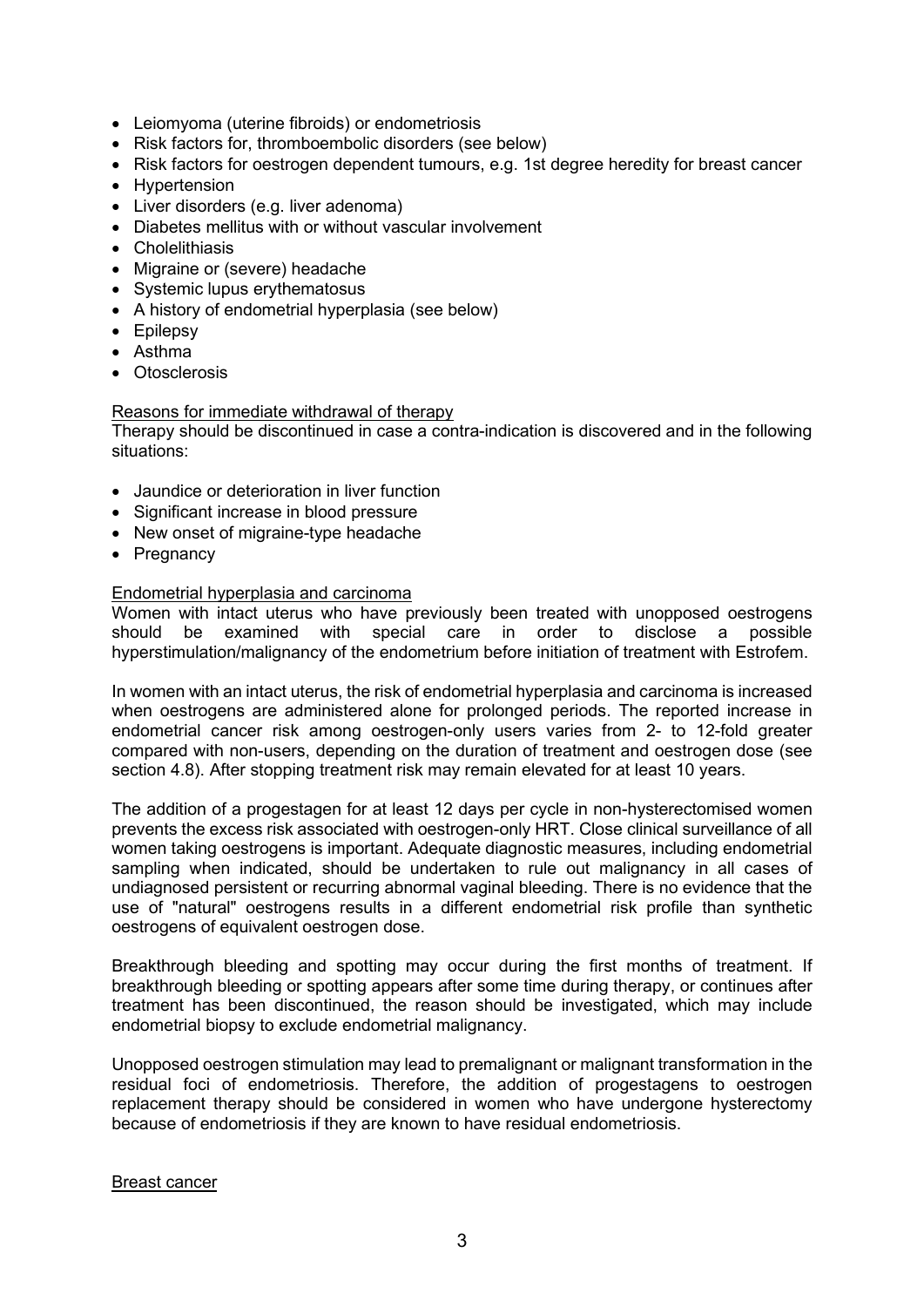The overall evidence shows an increased risk of breast cancer in women taking combined oestrogen-progestagen or oestrogen-only HRT that is dependent on the duration of taking HRT. The Women's Health Initiative study (WHI) found no increase in the risk of breast cancer in hysterectomised womenusing oestrogen-only HRT. Observational studies have mostly reported a small increase in the risk of having breast cancer diagnosed that is lower than that found in users of oestrogen-progestagen combinations (see section 4.8). Results from a large meta-analysis showed that after stopping treatment the excess risk will decrease with time and the time needed to return to baseline depends on the duration of prior HRT use. When HRT was taken for more than 5 years, the risk may persist for 10 years or more.

HRT, especially oestrogen-progestagen combined treatment, increases the density of mammographic images which may adversely affect the radiological detection of breast cancer.

#### Ovarian cancer

Ovarian cancer is much rarer than breast cancer.

Epidemiological evidence from a large meta-analysis suggests a slightly increased risk in women taking oestrogen-only or combined oestrogen-progestagen HRT, which becomes apparent within 5 years of use and diminishes over time after stopping.

Some other studies, including the WHI trial, suggest that use of combined HRTs may be associated with a similar or slightly smaller risk (see section 4.8).

#### Venous thromboembolism

HRT is associated with a 1.3- to 3-fold risk of developing venous thromboembolism (VTE), i.e. deep vein thrombosis or pulmonary embolism. The occurrence of such an event is more likely in the first year of HRT than later.

Patients with known thrombophilic states have an increased risk of VTE and HRT may add to this risk. HRT is therefore contraindicated in these patients (see section 4.3).

Generally recognised risk factors for VTE include use of oestrogens, older age, major surgery, prolonged immobilisation, obesity (BMI > 30 kg/m<sup>2</sup>), pregnancy/postpartum period, systemic lupus erythematosus (SLE) and cancer. There is no consensus about the possible role of varicose veins in VTE.

As in all postoperative patients prophylactic measures need to be considered to prevent VTE following surgery. If prolonged immobilisation is to follow elective surgery, temporarily stopping HRT 4 to 6 weeks earlier is recommended. Treatment should not be restarted until the woman is completely mobilised.

In women with no personal history of VTE but with a first degree relative with a history of thrombosis at a young age, screening may be offered after careful counselling regarding its limitations (only a proportion of thrombophilic defects are identified by screening).

If a thrombophilic defect is identified which segregates with thrombosis in family members or if the defect is 'severe' (e.g. antithrombin, protein S, or protein C deficiencies or a combination of defects), HRT is contraindicated.

Women already on chronic anticoagulant treatment require careful consideration of the benefit-risk of use of HRT.

If VTE develops after initiating therapy, the drug should be discontinued. Patients should be told to contact their doctors immediately when they are aware of a potential thromboembolic symptom (e.g. painful swelling of a leg, sudden pain in the chest, dyspnea).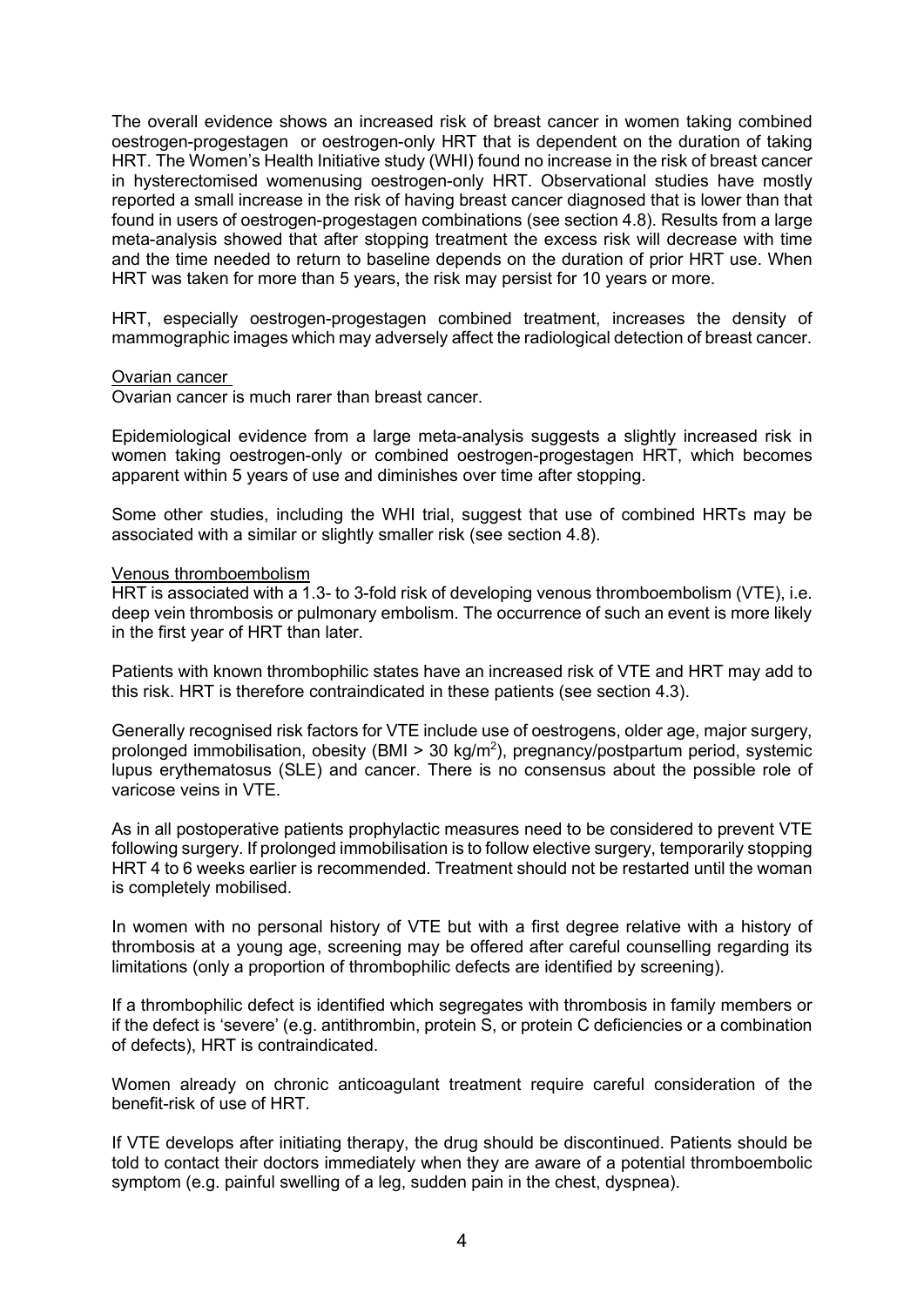#### Coronary artery disease (CAD)

There is no evidence from randomised controlled trials of protection against myocardial infarction in women with or without existing CAD who received combined oestrogenprogestagen.

Randomised controlled data found no increased risk of CAD in hysterectomised women using oestrogen-only therapy.

For the WHI study, a global index summarising the balance of risks and benefits included an analysis of the 2 primary outcomes, invasive breast cancer and CHD, and the following secondary outcomes: stroke, pulmonary embolism (PE), endometrial cancer, colorectal cancer, hip fracture, and death due to other causes. The women enrolled in the study had a mean age at entry of 63.3 years. On average they were overweight (mean body mass index  $[BMI] = 28.5$ ) and one-third were obese (BMI= $\geq$  30), 50% were previous or current smokers, one-third had received treatment for high blood pressure and over 10% had raised cholesterol levels requiring medication.

The oestrogen plus progestagen arm of the WHI study was prematurely stopped after an average follow-up of 5.2 years, based on the finding of increased breast cancer risk. The study also found increases in coronary heart disease, stroke, and pulmonary embolism in study participants on oestrogen plus progestin compared to women taking placebo pills. There were noteworthy benefits of oestrogen plus progestagen, including fewer cases of hip fractures and colon cancer, but on balance the harm was greater than the benefit (NHLBI press release July 9 2002).

|                      | <b>Relative Risk</b><br>(RR) | Placebo arm:<br>Cases/10000 | CEE + MPA<br>arm:<br>Cases/10000 | Increased<br><b>Absolute Risk</b><br>per 10000<br>women / year |
|----------------------|------------------------------|-----------------------------|----------------------------------|----------------------------------------------------------------|
| <b>Breast Cancer</b> | 1.26                         | 30                          | 38                               | 8                                                              |
| <b>Stroke</b>        | 1.41                         | 21                          | 29                               | 8                                                              |
| <b>CHD</b>           | 1.29                         | 30                          | 37                               |                                                                |
| Thromboembolic       | 2.11                         | 16                          | 34                               | 18                                                             |
| Events (blood clots  |                              |                             |                                  |                                                                |
| in legs and lungs)   |                              |                             |                                  |                                                                |

#### **Table 1**: Increased Risks

#### **Table 2**: Decreased Risks

|                          | <b>Relative Risk</b> | Placebo arm: | CEE + MPA   | Decreased            |
|--------------------------|----------------------|--------------|-------------|----------------------|
|                          | (RR)                 | Cases/10000  | arm:        | <b>Absolute Risk</b> |
|                          |                      |              | Cases/10000 | per 10000            |
|                          |                      |              |             | women /<br>vear      |
| <b>Colorectal Cancer</b> | 0.63                 | 16           | 10          |                      |
| <b>Hip Fractures</b>     | 0.66                 | 15           | 10          | 5                    |
| <b>Total Fractures</b>   | 0.76                 | 191          | 147         | 44                   |

#### Ischaemic stroke

Combined oestrogen-progestagen and oestrogen-only therapy are associated with an up to 1.5-fold increase in risk of ischaemic stroke. The relative risk does not change with age or time since menopause. However, as the baseline risk of stroke is strongly age-dependent, the overall risk of stroke in women who use HRT will increase with age (see section 4.8).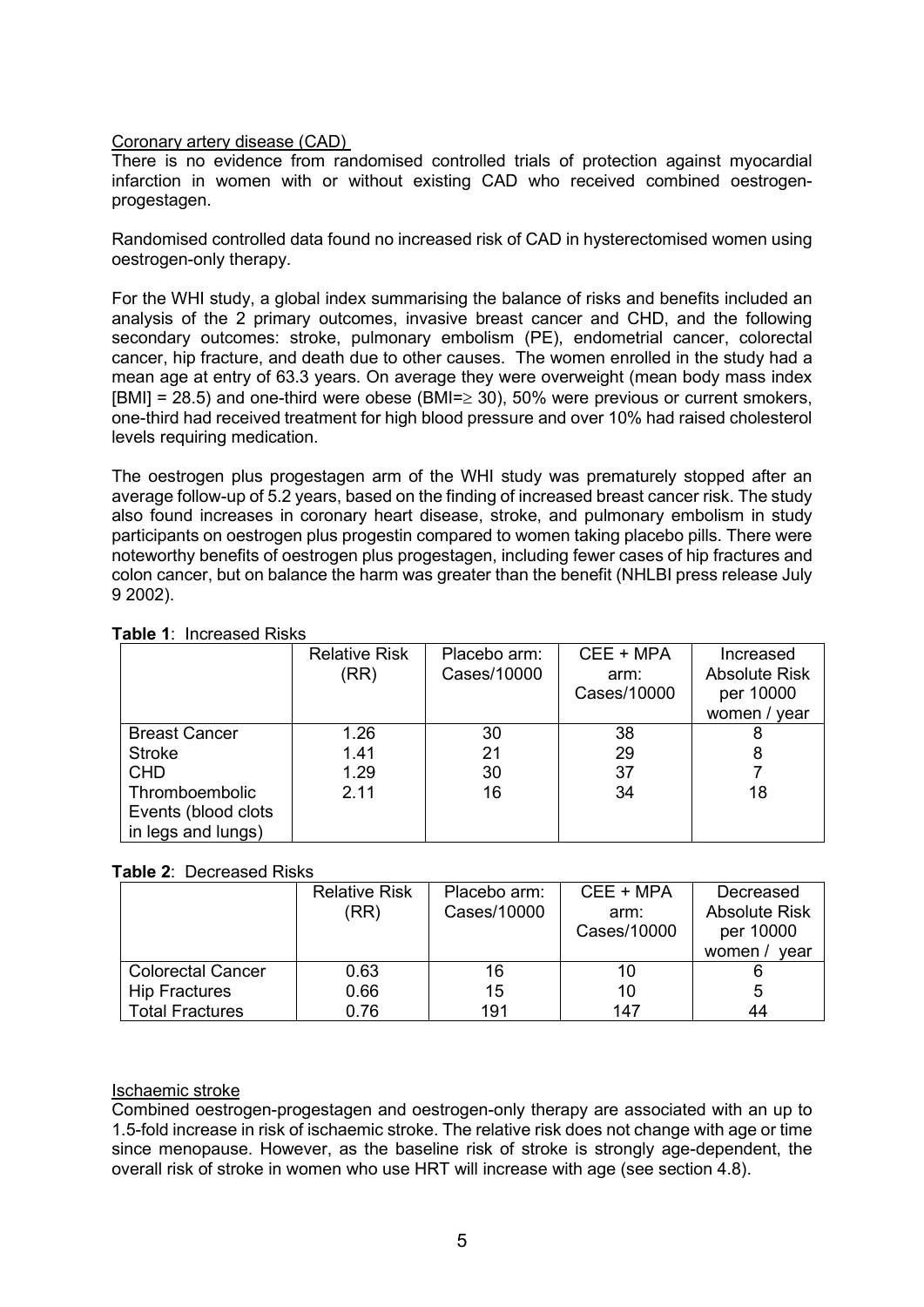#### Other conditions

Oestrogens may cause fluid retention, and therefore patients with cardiac or renal dysfunction should be carefully observed.

Women with pre-existing hypertriglyceridemia should be followed closely during oestrogen replacement or hormone replacement therapy, since rare cases of large increases of plasma triglycerides leading to pancreatitis have been reported with oestrogen therapy in this condition.

Oestrogens increase thyroid binding globulin (TBG), leading to increased circulating total thyroid hormone, as measured by protein-bound iodine (PBI), T4 levels (by column or by radioimmunoassay) or T3 levels (by radio-immunoassay). T3 resin uptake is decreased, reflecting the elevated TBG. Free T4 and free T3 concentrations are unaltered. Other binding proteins may be elevated in serum, i.e. corticoid binding globulin (CBG), sex-hormone-binding globulin (SHBG) leading to increased circulating corticosteroids and sex steroids, respectively. Free or biological active hormone concentrations are unchanged. Other plasma proteins may be increased (angiotensinogen/renin substrate, alpha-I-antitrypsin, ceruloplasmin).

HR use does not improve cognitive function. There is some evidence of increased risk of probable dementia in women who start using continuous combined or oestrogen-only HRT after the age of 65.

Estrofem tablets contain lactose monohydrate. Patients with rare hereditary galactose intolerance, the Lapp lactase deficiency, or glucose-galactose malabsorption should not take this medicine.

#### 4.5 Interaction with other medicines and other forms of interaction

The metabolism of oestrogens and progestagens may be increased by concomitant use of substances known to induce drug-metabolising enzymes, specifically cytochrome P450 enzymes such as anticonvulsants (e.g. phenobarbital, phenytoin, carbamazepin) and antiinfectives (e.g. rifampicin, rifabutin, nevirapine, efavirenz).

Ritonavir and nelfinavir, although known as strong inhibitors, by contrast exhibit inducing properties when used concomitantly with steroid hormones. Herbal preparations containing St John's Wort (Hypericum perforatum) may induce the metabolism of oestrogens.

Clinically, an increased metabolism of oestrogens may lead to decreased effect and changes in the uterine bleeding profile.

4.6 Fertility, pregnancy and lactation **Effects on Fertility** Not applicable

#### **Use in Pregnancy**

Estrofem is not indicated during pregnancy. If pregnancy occurs during medication with Estrofem treatment should be withdrawn immediately. The results of most epidemiological studies to date relevant to inadvertent foetal exposure to oestrogens indicate no teratogenic or foetotoxic effects.

#### **Use in Lactation**

Estrofem is not indicated during breast-feeding.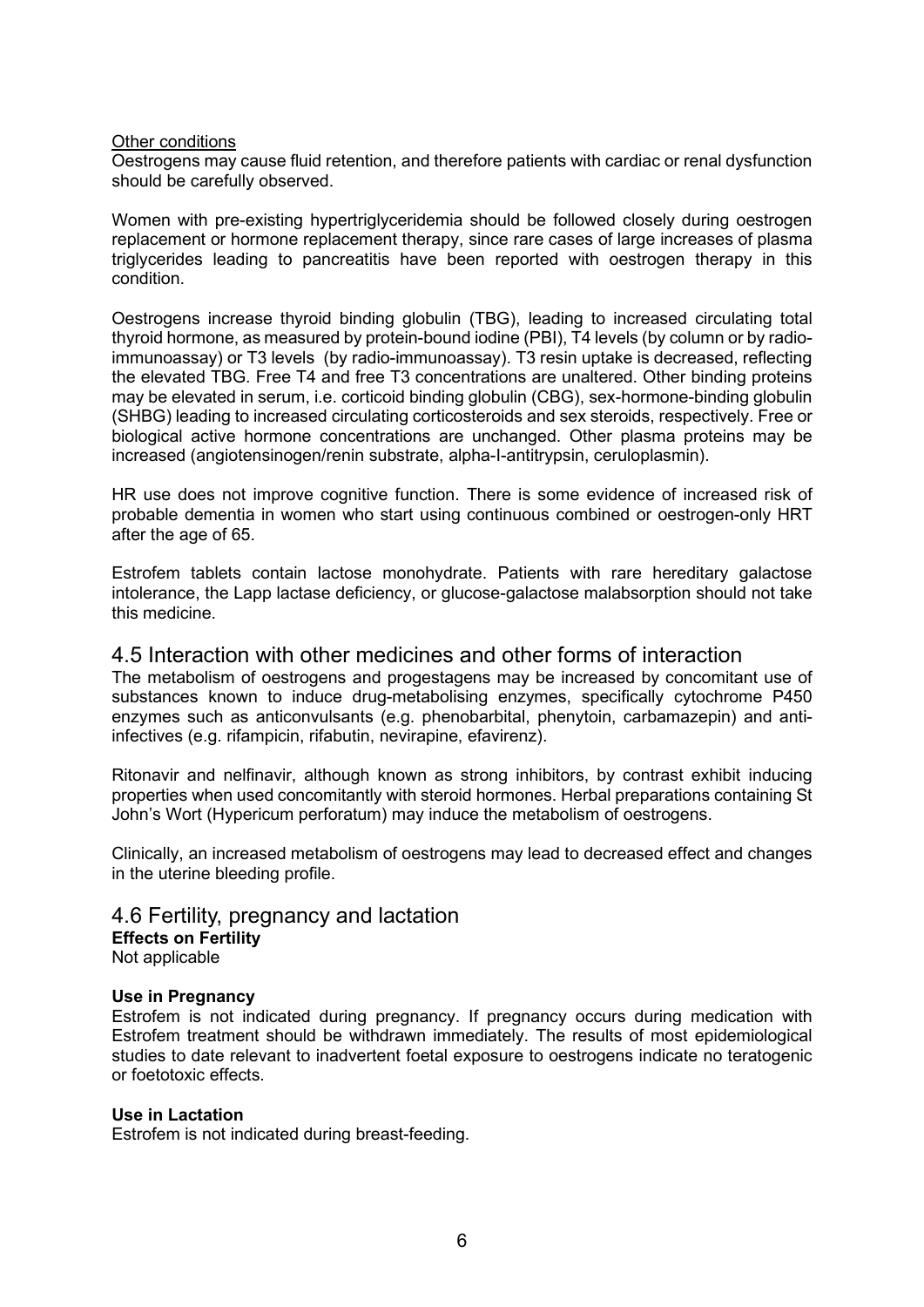# 4.7 Effects on ability to drive and use machines

Estrofem has no known effects on the ability to drive and use machines.

## 4.8 Undesirable effects

#### Clinical experience

In clinical trials less than 10% of the patients experienced adverse drug reactions. The most frequently reported adverse reactions are breast tenderness/breast pain, abdominal pain, oedema, and headache.

The adverse reactions listed below may occur during Estrofem treatment.

| System organ<br>class                                                | <b>Very</b><br>common | Common<br>≥1/100; <1/10                                                 | <b>Uncommon</b><br>≥1/1,000; <1/100                  | Rare<br>≥1/10,000; <1/1,000 |
|----------------------------------------------------------------------|-----------------------|-------------------------------------------------------------------------|------------------------------------------------------|-----------------------------|
|                                                                      | 21/10                 |                                                                         |                                                      |                             |
| <b>Psychiatric</b><br>disorders                                      |                       | Depression                                                              |                                                      |                             |
| <b>Nervous system</b><br>disorders                                   |                       | Headache                                                                |                                                      |                             |
| Eye disorders                                                        |                       |                                                                         | Vision abnormal                                      |                             |
| <b>Vascular</b><br>disorders                                         |                       |                                                                         | Venous<br>embolism                                   |                             |
| <b>Gastrointestinal</b><br>disorders                                 |                       | Abdominal<br>pain<br>or nausea                                          | Dyspepsia,<br>vomiting,<br>flatulence or<br>bloating |                             |
| <b>Hepatobiliary</b><br>disorders                                    |                       |                                                                         | Cholelithiasis                                       |                             |
| <b>Musculoskeletal</b><br>and connective<br>tissue disorders         |                       | Leg cramps                                                              |                                                      |                             |
| Reproductive<br>system and<br>breast disorders                       |                       | <b>Breast</b><br>tenderness,<br>breast<br>enlargement<br>or breast pain |                                                      |                             |
| <b>General</b><br>disorders and<br>administration<br>site conditions |                       | Oedema                                                                  |                                                      |                             |
| Investigations                                                       |                       | Weight<br>increased                                                     |                                                      |                             |

#### Breast cancer

.

The increased risk in users of oestrogen-only therapy is lower than that seen in users of oestrogen-progestagen combinations.

The level of risk is dependent on the duration of use (see section 4.4)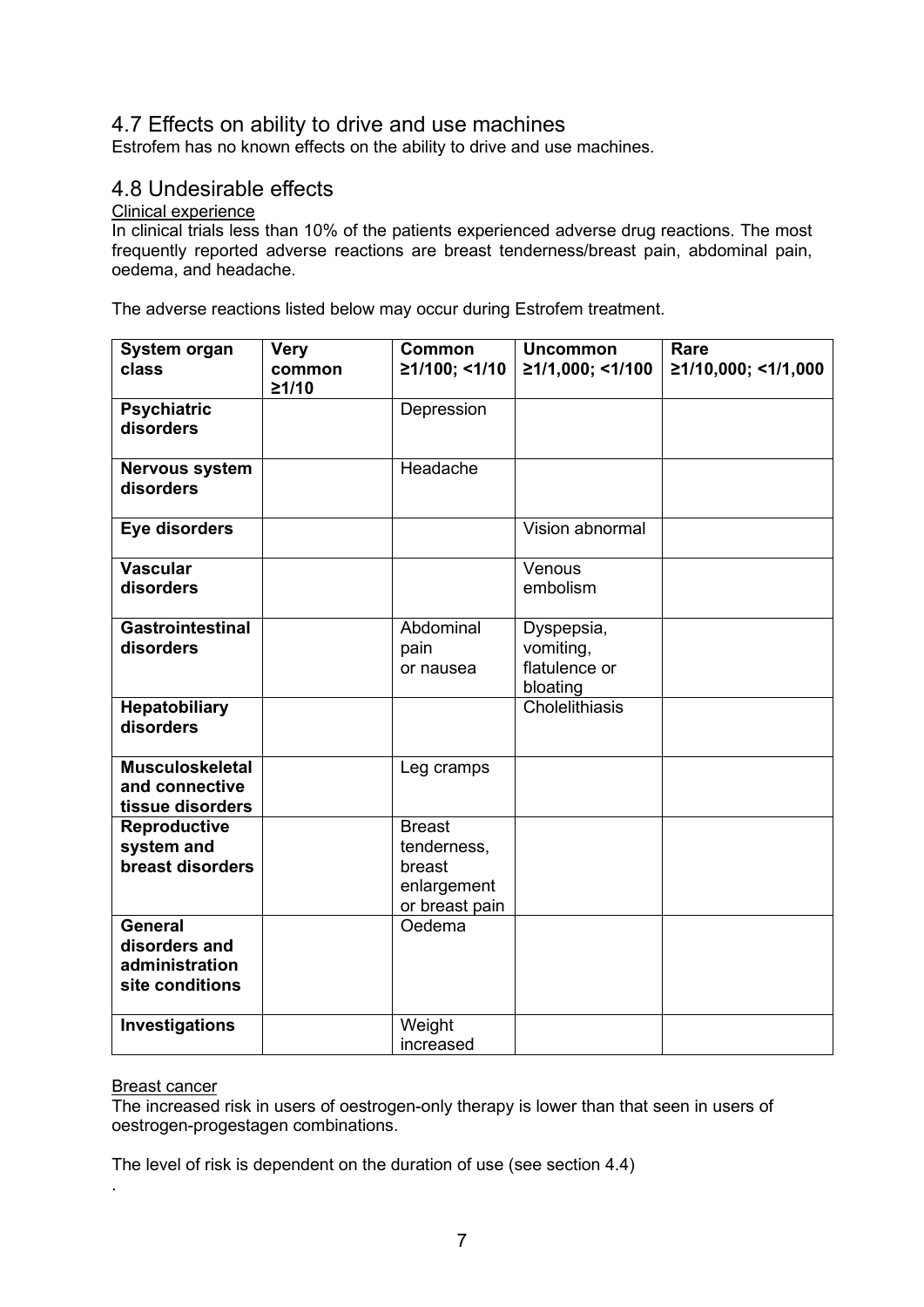Absolute risk estimates based on results of the largest randomised placebo-controlled trial (WHI study) and the largest meta-analysis of prospective epidemiological studies are presented below.

## **Largest meta-analysis of prospective epidemiological studies**

**Estimated additional risk of breast cancer after 5 years' use in women with BMI 27 (kg/m2 )**

| Age at start HRT<br>(years)                                                                         | Incidence per 1,000<br>never-users of HRT<br>over a 5-year<br>period (50-54<br>years) * | <b>Risk ratio</b> | <b>Additional cases</b><br>per 1,000 HRT<br>users after 5 years |  |
|-----------------------------------------------------------------------------------------------------|-----------------------------------------------------------------------------------------|-------------------|-----------------------------------------------------------------|--|
| <b>Oestrogen-only HRT</b>                                                                           |                                                                                         |                   |                                                                 |  |
| 50                                                                                                  | 13.3                                                                                    | 1.2               | 2.7                                                             |  |
| Combined oestrogen-progestagen                                                                      |                                                                                         |                   |                                                                 |  |
| 50                                                                                                  | 13.3                                                                                    | 1.6               | 8.0                                                             |  |
| * Taken from baseline incidence rates in England in 2015 in women with BMI 27 (kg/m <sup>2</sup> ). |                                                                                         |                   |                                                                 |  |
| Note: Since the background incidence of breast cancer differs by EU country, the number of          |                                                                                         |                   |                                                                 |  |
|                                                                                                     | additional cases of breast cancer will also change proportionally.                      |                   |                                                                 |  |

### **Estimated additional risk of breast cancer after 10 years' use in women with BMI 27 (kg/m2 )**

| Age at start HRT<br>(years)                                                                         | Incidence per 1,000<br>never-users of HRT<br>over a 10-year<br>period (50-54<br>years) $*$ | <b>Risk ratio</b> | <b>Additional cases</b><br>per 1,000 HRT<br>users after 10<br>years |  |
|-----------------------------------------------------------------------------------------------------|--------------------------------------------------------------------------------------------|-------------------|---------------------------------------------------------------------|--|
| <b>Oestrogen-only HRT</b>                                                                           |                                                                                            |                   |                                                                     |  |
| 50                                                                                                  | 26.6                                                                                       | 1.3               | 7.1                                                                 |  |
| Combined oestrogen-progestagen                                                                      |                                                                                            |                   |                                                                     |  |
| 50                                                                                                  | 26.6                                                                                       | 1.8               | 20.8                                                                |  |
| * Taken from baseline incidence rates in England in 2015 in women with BMI 27 (kg/m <sup>2</sup> ). |                                                                                            |                   |                                                                     |  |
| Note: Since the background incidence of breast cancer differs by EU country, the number of          |                                                                                            |                   |                                                                     |  |
|                                                                                                     | additional cases of breast cancer will also change proportionally.                         |                   |                                                                     |  |

#### **US WHI Studies – Additional risk of breast cancer after 5 years' use**

| Age range (years)               | Incidence per 1,000<br>women in placebo<br>arm over 5 years                                                                                                                                         | <b>Risk ratio and</b><br>95% CI | <b>Additional cases per</b><br>1,000 HRT users over<br>5 years (95% CI)                         |  |
|---------------------------------|-----------------------------------------------------------------------------------------------------------------------------------------------------------------------------------------------------|---------------------------------|-------------------------------------------------------------------------------------------------|--|
| <b>CEE</b> oestrogen-only       |                                                                                                                                                                                                     |                                 |                                                                                                 |  |
| 50-79                           | 21                                                                                                                                                                                                  | $0.8(0.7-1.0)$                  | $-4$ (-6-0) <sup>*</sup>                                                                        |  |
| CEE+MPA oestrogen-progestagen** |                                                                                                                                                                                                     |                                 |                                                                                                 |  |
| 50-79                           | 17                                                                                                                                                                                                  | $1.2(1.0-1.5)$                  | $4(0-9)$                                                                                        |  |
| than in non-users.              | * WHI study in women with no uterus which did not show an increase in risk of breast cancer.<br>no increased risk apparent during the first 5 years of treatment. After 5 years the risk was higher |                                 | ** When the analysis was restricted to women who had not used HRT prior to the study, there was |  |

Endometrial cancer

Postmenopausal women with a uterus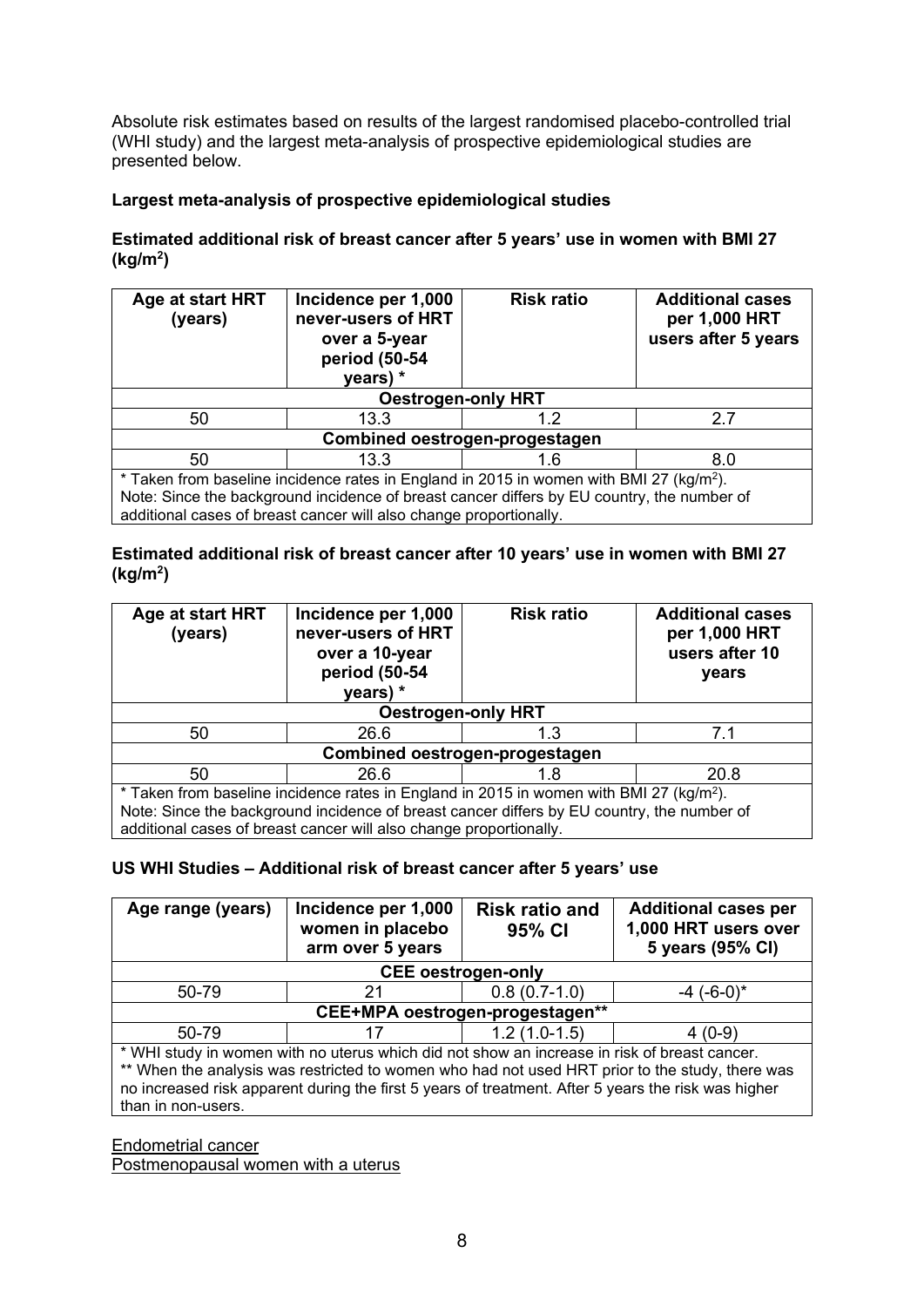The endometrial cancer risk is about 5 in every 1,000 women with a uterus not using HRT. In women with a uterus, use of oestrogen-only HRT is not recommended because it increases the risk of endometrial cancer (see section 4.4).

Depending on the duration of oestrogen-only use and oestrogen dose, the increase in risk of endometrial cancer in epidemiological studies varied from between 5 and 55 extra cases diagnosed in every 1,000 women between the ages of 50 and 65.

Adding a progestagen to oestrogen-only therapy for at least 12 days per cycle can prevent this increased risk. In the Million Women Study the use of 5 years of combined (sequential or continuous) HRT did not increase the risk of endometrial cancer (RR of 1.0 (0.8-1.2)).

#### Ovarian cancer risk

Use of oestrogen-only or combined oestrogen-progestagen HRT has been associated with a slightly increased risk of having ovarian cancer diagnosed (see section 4.4). A meta-analysis from 52 epidemiological studies reported an increased risk of ovarian cancer in women currently using HRT compared to women who have never used HRT (RR 1.43, 95% CI 1.31- 1.56). For women aged 50 to 54 years taking 5 years of HRT, this results in about 1 extra case per 2,000 users. In women aged 50 to 54 who are not taking HRT, about 2 women in 2,000 will be diagnosed with ovarian cancer over a 5-year period.

#### Risk of venous thromboembolism

HRT is associated with a 1.3- to 3-fold increased relative risk of developing venous thromboembolism (VTE), i.e. deep vein thrombosis or pulmonary embolism. The occurrence of such an event is more likely in the first year of using HRT (see section 4.4). Results of the WHI studies are presented below.

| Age range (years)                   | Incidence per 1,000<br>women in placebo<br>arm over 5 years | <b>Risk ratio and</b><br>95% CI | <b>Additional cases</b><br>per 1,000 HRT users<br>over 5 years (95%<br>CI) |
|-------------------------------------|-------------------------------------------------------------|---------------------------------|----------------------------------------------------------------------------|
| Oral oestrogen-only*                |                                                             |                                 |                                                                            |
| 50-59                               |                                                             | $1.2(0.6-2.4)$                  | $1(-3-10)$                                                                 |
| Oral combined oestrogen-progestagen |                                                             |                                 |                                                                            |
| 50-59                               |                                                             | $2.3(1.2-4.3)$                  | $5(1-13)$                                                                  |
| * Study in women with no uterus     |                                                             |                                 |                                                                            |

#### **WHI Studies – Additional risk of VTE over 5 years' use**

#### Risk of coronary artery disease

The risk of coronary artery disease is slightly increased in users of combined oestrogen progestagen HRT over the age of 60 (see section 4.4).

#### Risk of ischaemic stroke

The use of oestrogen-only and oestrogen-progestagen therapy is associated with an up to 1.5 fold increased relative risk of ischaemic stroke. The risk of haemorrhagic stroke is not increased during use of HRT.

This relative risk is not dependent on age or on duration of use, but the baseline risk is strongly age-dependent. The overall risk of stroke in women who use HRT will increase with age (see section 4.4).

#### **WHI Studies Combined – Additional risk of ischaemic stroke\* over 5 years' use**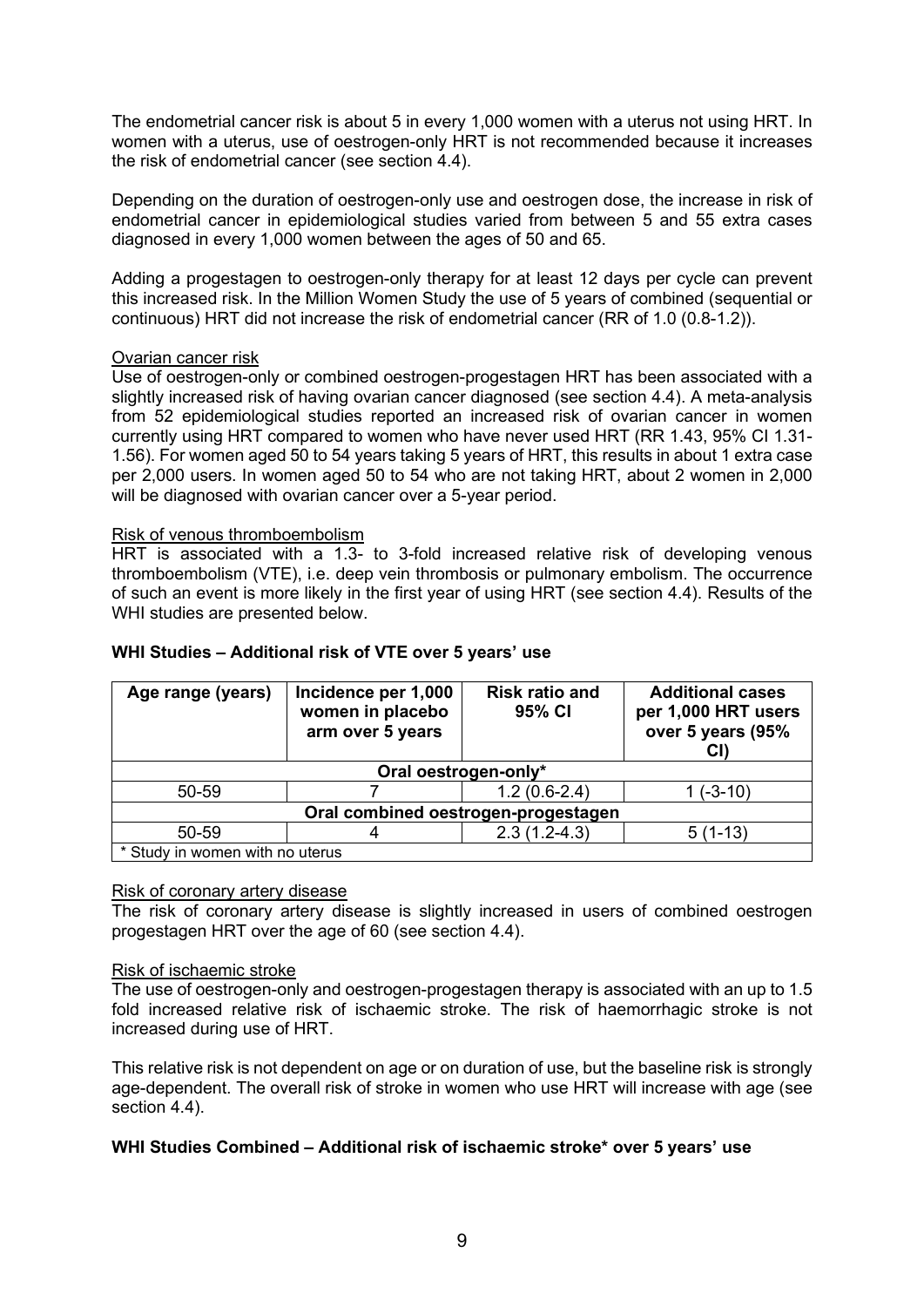| Age range<br>(years) | Incidence per 1,000<br>women in placebo<br>arm over 5 years | <b>Risk ratio and</b><br>95% CI | <b>Additional cases per</b><br>1,000 HRT users<br>over 5 years (95%<br>CI) |
|----------------------|-------------------------------------------------------------|---------------------------------|----------------------------------------------------------------------------|
| 50-59                |                                                             | $1.3(1.1-1.6)$                  | $3(1-5)$                                                                   |

\* No differentiation was made between ischaemic and haemorrhagic stroke.

#### Post-marketing experience:

In addition to the above mentioned adverse drug reactions, those presented below have been spontaneously reported, and are by an overall judgment considered possibly related to Estrofem treatment. The reporting rate of these spontaneous adverse drug reactions is very rare (<1/10,000). Post-marketing experience is subject to underreporting especially with regard to trivial and well known adverse drug reactions. The presented frequencies should be interpreted in that light:

- Immune system disorder: Generalized hypersensitivity reactions (e.g. anaphylactic reaction/shock)
- Reproductive system and breast disorders: Irregular vaginal bleeding\*
- Nervous system disorder: Deterioration of migraine, stroke, dizziness, depression
- Gastrointestinal disorder: Diarrhoea
- Skin and subcutaneous tissue disorders: Alopecia
- Reproductive system and breast disorders: Irregular vaginal bleeding\*
- Investigations: Increased blood pressure

The following adverse reactions have been reported in association with other oestrogen treatment:

- Myocardial infarction, congestive heart disease
- Venous thromboembolism, i.e. deep leg or pelvic venous thrombosis and pulmonary embolism.
- Gall bladder disease
- Skin and subcutaneous disorders: chloasma, erythema multiforme, erythema nodosum, vascular purpura, pruritus
- Vaginal candidiasis
- Oestrogen-dependent neoplasms benign and malignant. e.g. endometrial cancer (see section 4.4), endometrial hyperplasia or increase in size of uterine fibroids\*
- Insomnia
- Epilepsy
- Libido disorder NOS (not otherwise specified)
- Deterioration of asthma
- Probable dementia (see section 4.4)

\* In non-hysterectomised woman

#### Reporting of suspected adverse reactions

Reporting suspected adverse reactions after authorisation of the medicinal product is important. It allows continued monitoring of the benefit/risk balance of the medicinal product. Healthcare professionals are asked to report any suspected adverse reactions [https://nzphvc.otago.ac.nz/reporting.](https://nzphvc.otago.ac.nz/reporting)

4.9 Overdose **Symptoms** Nausea and vomiting.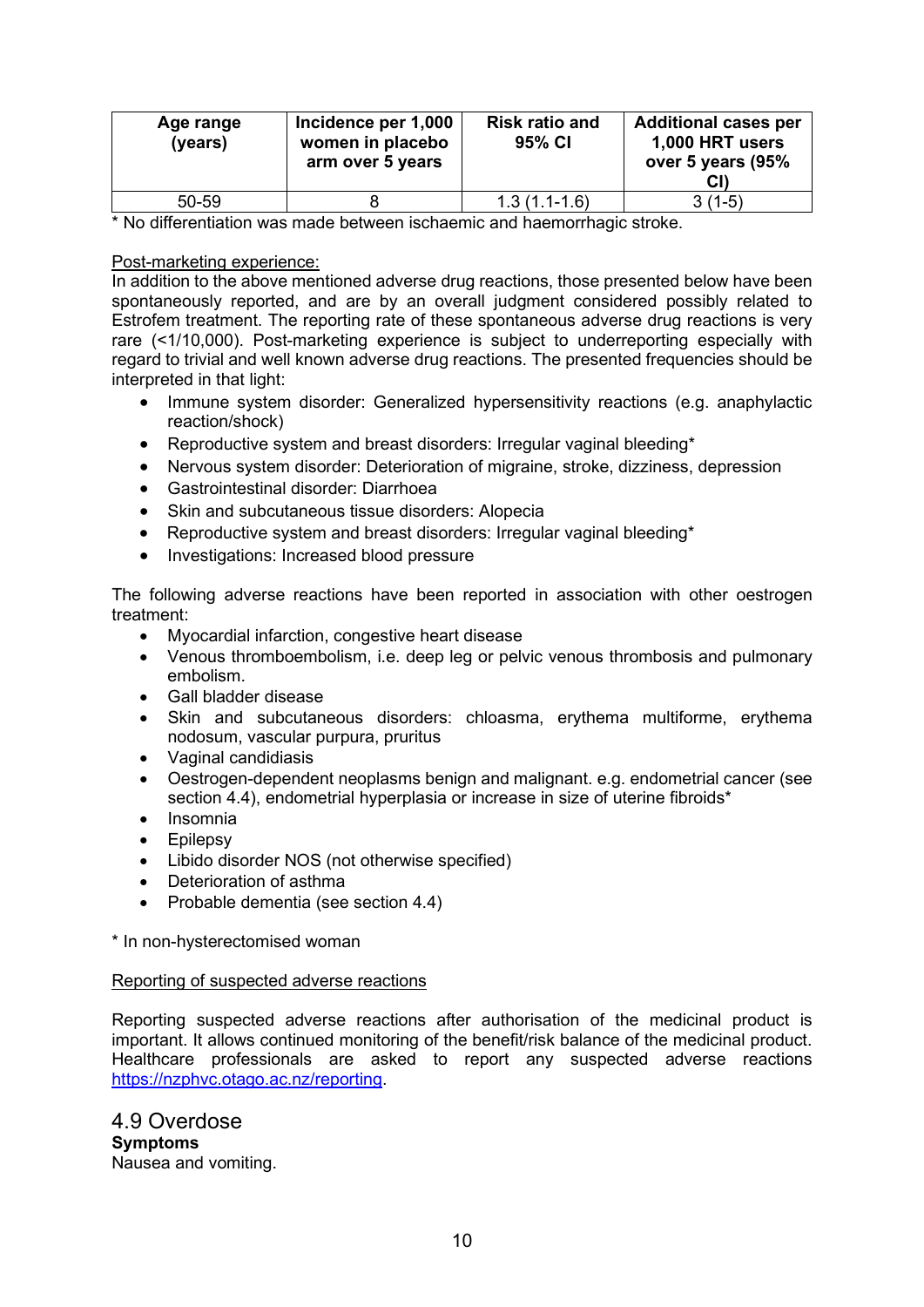### **Treatment**

There is no specific antidote and treatment should be symptomatic. For advice on the management of overdose please contact the National Poisons Centre on 0800 POISON (0800 764766).

# **5 PHARMACOLOGICAL PROPERTIES**

### 5.1 Pharmacodynamic properties

Pharmacotherapeutic group: Natural and semisynthetic oestrogens, plain, ATC code G03C A03

The active ingredient, synthetic 17β-oestradiol, is chemically and biologically identical to endogenous human oestradiol. It substitutes for the loss of oestrogen production in menopausal women, and alleviates menopausal symptoms.

Oestrogens prevent bone loss following menopause or ovariectomy.

Oestrogen deficiency at menopause is associated with an increasing bone turnover and decline in bone mass. The effect of oestrogens on the bone mineral density is dosedependent. Protection appears to be effective for as long as treatment is continued. After discontinuation of HRT, bone mass is lost at a rate similar to that in untreated women.

Evidence from the WHI trial and meta-analysed trials shows that current use of HRT, alone or in combination with a progestagen – given to predominantly healthy women – reduces the risk of hip, vertebral, and other osteoporotic fractures. HRT may also prevent fractures in women with low bone density and/or established osteoporosis, but the evidence for that is limited.

The effects of Estrofem on bone mineral density were examined in a 2-year randomized, double-blind, placebo-controlled trial in early postmenopausal women (n=166, including 41 on Estrofem 1mg and 42 on Estrofem 2 mg). Estrofem 1 mg and 2 mg significantly prevented bone loss at the lumbar spine and total hip in comparison with the placebo-treated women. The overall difference in mean percentage change in bone mineral density versus placebo was for 1 mg and 2 mg respectively 4.3% and 5.3% at the lumbar spine, 4.0% and 3.9% at the femoral neck. The corresponding numbers for the trochanter were 3.3% and 3.2% after 2 years of treatment.

The percentage of women who maintained or gained BMD in lumbar zone during treatment was 61% and 68% in women treated with 1 mg and 2 mg Estrofem respectively.

# 5.2 Pharmacokinetic properties

Following oral administration of 17β-oestradiol in micronised form, rapid absorption from the gastrointestinal tract occurs. It undergoes extensive first-pass metabolism in the liver and other enteric organs, and reaches a peak plasma concentration of approximately 44 pg/ml (range 30-53 pg/ml) within 6 hours after intake of 2 mg. The half-life of 17β-oestradiol is about 18 hours. It circulates bound to SHBG (37%) and to albumin (61%), while only approximately 1-2% is unbound. Metabolism of 17β-oestradiol occurs mainly in the liver and the gut but also in target organs, and involves the formation of less active or inactive metabolites, including estrone, catecholoestrogens and several oestrogen sulfates and glucuronides. Oestrogens are excreted by the bile, where they are hydrolysed and reabsorbed (enterohepatic circulation), and mainly in urine in biologically inactive form.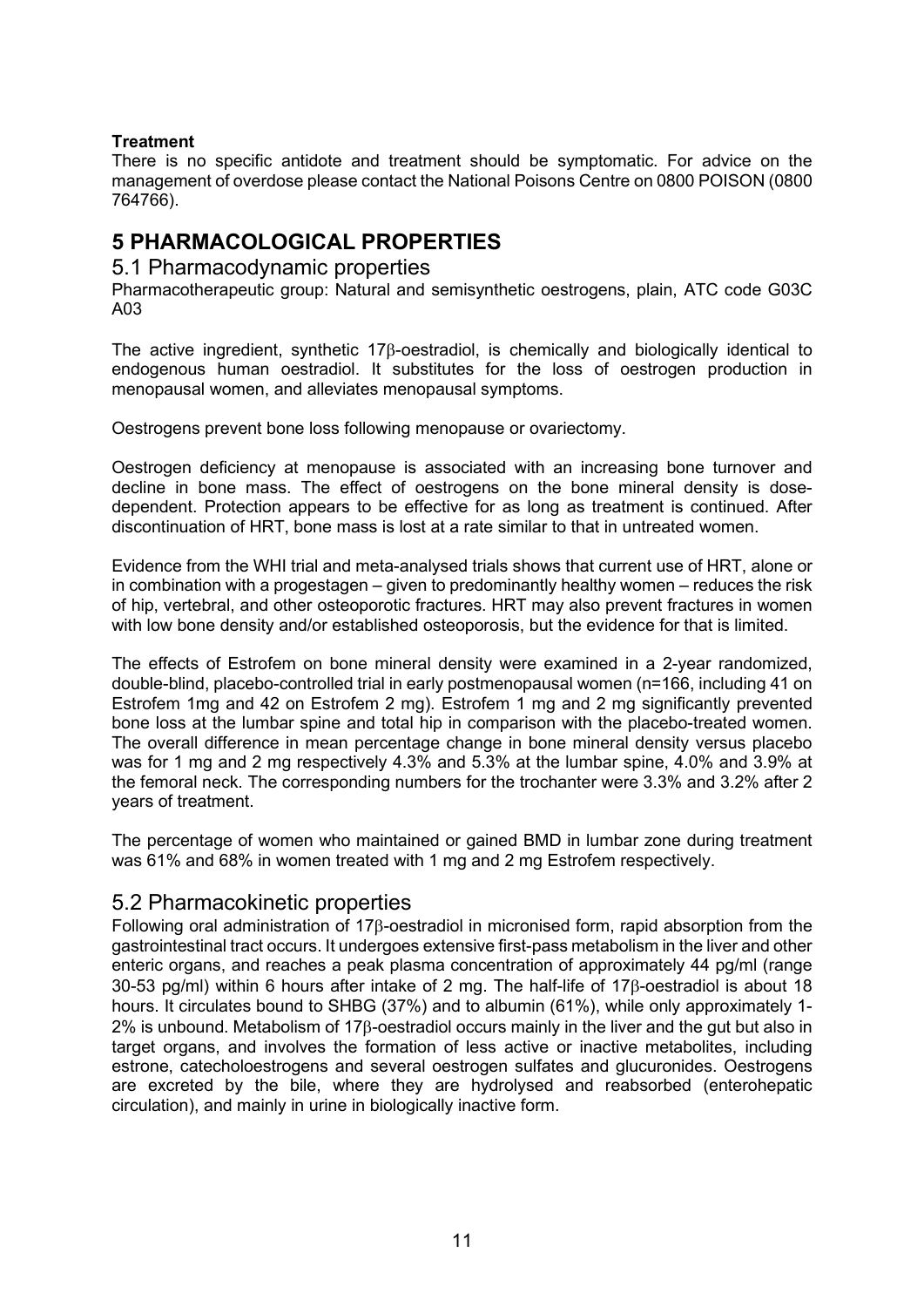# 5.3 Preclinical safety data

The toxicity profile of estradiol is well known. There are no preclinical data of relevance to the prescriber which are additional to that already included in other sections of the datasheet.

# **6 PHARMACEUTICAL PARTICULARS**

6.1 List of excipients Lactose monohydrate Maize starch Hydroxypropylcellulose Talc Magnesium Stearate Titanium Dioxide E171 Hypromellose Propylene glycol (Estrofem 1 mg only) Macrogol 400 (Estrofem 2 mg only) Indigo carmine E132 (Estrofem 2 mg only) Red iron oxide E172 (Estrofem 1 mg only)

6.2 Incompatibilities

Not applicable.

6.3 Shelf life

The shelf-life for Estrofem tablets is 48 months.

## 6.4 Special precautions for storage

Store below 25°C Do not refrigerate Store in a dry place Protect from light Keep out of reach of children.

## 6.5 Nature and contents of container

Estrofem 1mg and 2mg tablets are supplied in a calendar dial pack containing 28 tablets.

#### **Nature of the container**

The calendar dial pack with 28 tablets consists of the following three parts:

- The base made of coloured non-transparent polypropylene
- The ring-shaped lid made of transparent polystyrene
- The centre-dial made of coloured non-transparent polystyrene.

#### **Instructions for use**



The first tablet to be taken is under the sealed opening in the see-through outer rim of the pack.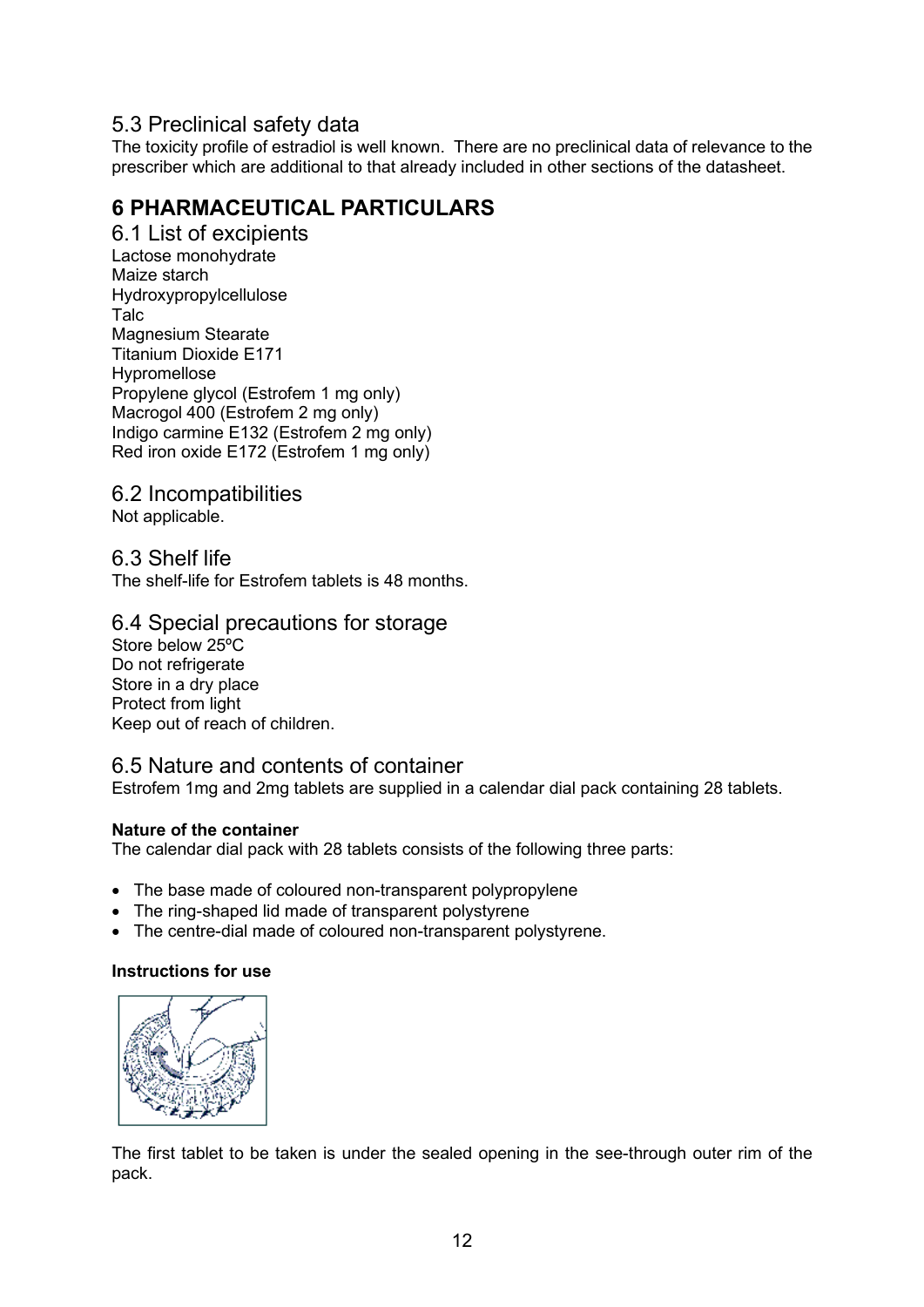Turn the inner white disc of the pack until the day of the week on which the first tablet is to be taken is next to the little plastic tab.



Break off the plastic tab using a finger nail and remove the first tablet from the pack. The seethrough dial can only be turned after the tablet in the opening has been removed.



Each day turn the see-through dial clockwise one place to obtain the next tablet. Continue until all tablets have been taken.

### 6.6 Special precautions for disposal

Any unused medicinal product or waste material should be disposed of in accordance with local requirements.

# **7 MEDICINE SCHEDULE**

Prescription Medicine.

## **8 SPONSOR**

Novo Nordisk Pharmaceuticals Ltd PO Box 51-268 Pakuranga Auckland

Tel: (09) 916 5590 Fax: (09) 916 5595

## **9 DATE OF FIRST APPROVAL**

Estrofem 1 mg: 23 October 1996 Estrofem 2 mg: 13 November 1992

## **10 DATE OF REVISION OF THE TEXT**

8 September 2020 CCDS V 16.0

Estrofem is a trade name owned by Novo Nordisk Health Care AG